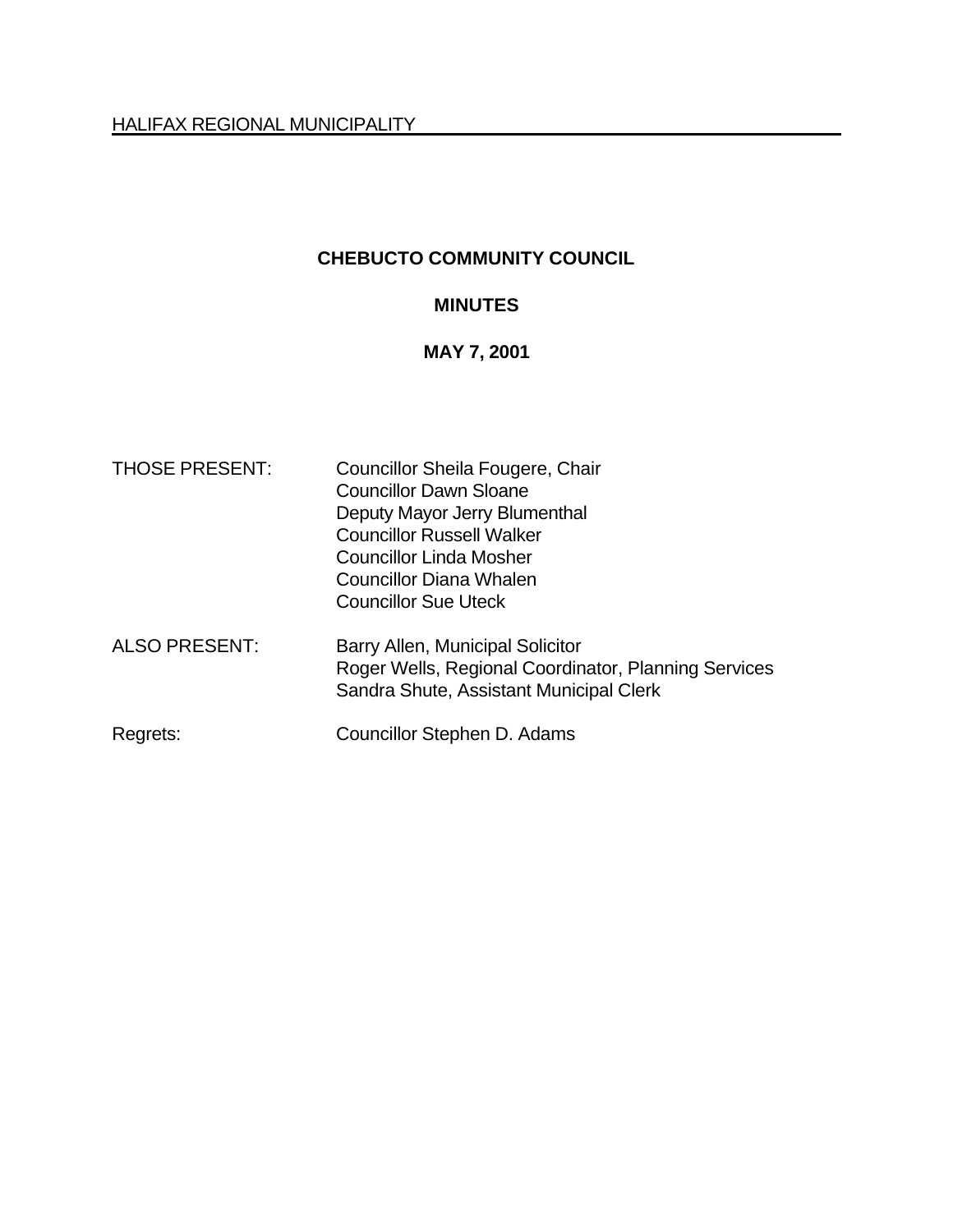# **TABLE OF CONTENTS**

| 1. |                                                                              |                                                                                                                                                                                                                                                                                                                                                                        |  |  |  |
|----|------------------------------------------------------------------------------|------------------------------------------------------------------------------------------------------------------------------------------------------------------------------------------------------------------------------------------------------------------------------------------------------------------------------------------------------------------------|--|--|--|
| 2. |                                                                              |                                                                                                                                                                                                                                                                                                                                                                        |  |  |  |
| 3. | Approval of the Order of Business and Approval of Additions and Deletions  4 |                                                                                                                                                                                                                                                                                                                                                                        |  |  |  |
| 4. | <b>Business Arising from the Minutes</b>                                     |                                                                                                                                                                                                                                                                                                                                                                        |  |  |  |
|    | <b>Status Sheet Items</b><br>4.1                                             |                                                                                                                                                                                                                                                                                                                                                                        |  |  |  |
|    |                                                                              | 4.1.1<br>4.1.2<br>Herring Cove Road Project re Costing of Initiatives  4<br>4.1.3<br>Improvements to Traffic Flow to and from Bayers Lake Park  5<br>4.1.4<br>Feasibility of Removing Bed and Breakfasts in the R-1 zone<br>4.1.5<br>4.1.6<br>Guidelines re Term "Substantially in Conformance"  5<br>4.1.8<br>4.1.11 Kidston Farm - Rockingstone Road - Initiation of |  |  |  |
| 5. |                                                                              |                                                                                                                                                                                                                                                                                                                                                                        |  |  |  |
| 6. |                                                                              |                                                                                                                                                                                                                                                                                                                                                                        |  |  |  |
| 7. | <b>Consideration of Deferred Business</b>                                    |                                                                                                                                                                                                                                                                                                                                                                        |  |  |  |
|    | 7.1                                                                          | Request by a Resident to Relocate Public Participation Portion                                                                                                                                                                                                                                                                                                         |  |  |  |
| 8. |                                                                              | <b>Public Hearings</b>                                                                                                                                                                                                                                                                                                                                                 |  |  |  |
|    | 8.1                                                                          | Case 00315 - Development Agreement to Permit a Parking<br>Garage with Retail Component and a Parking Lot at 1529-71<br>Granville Street, 1532-62 Hollis Street, 5561-53 Salter Street                                                                                                                                                                                  |  |  |  |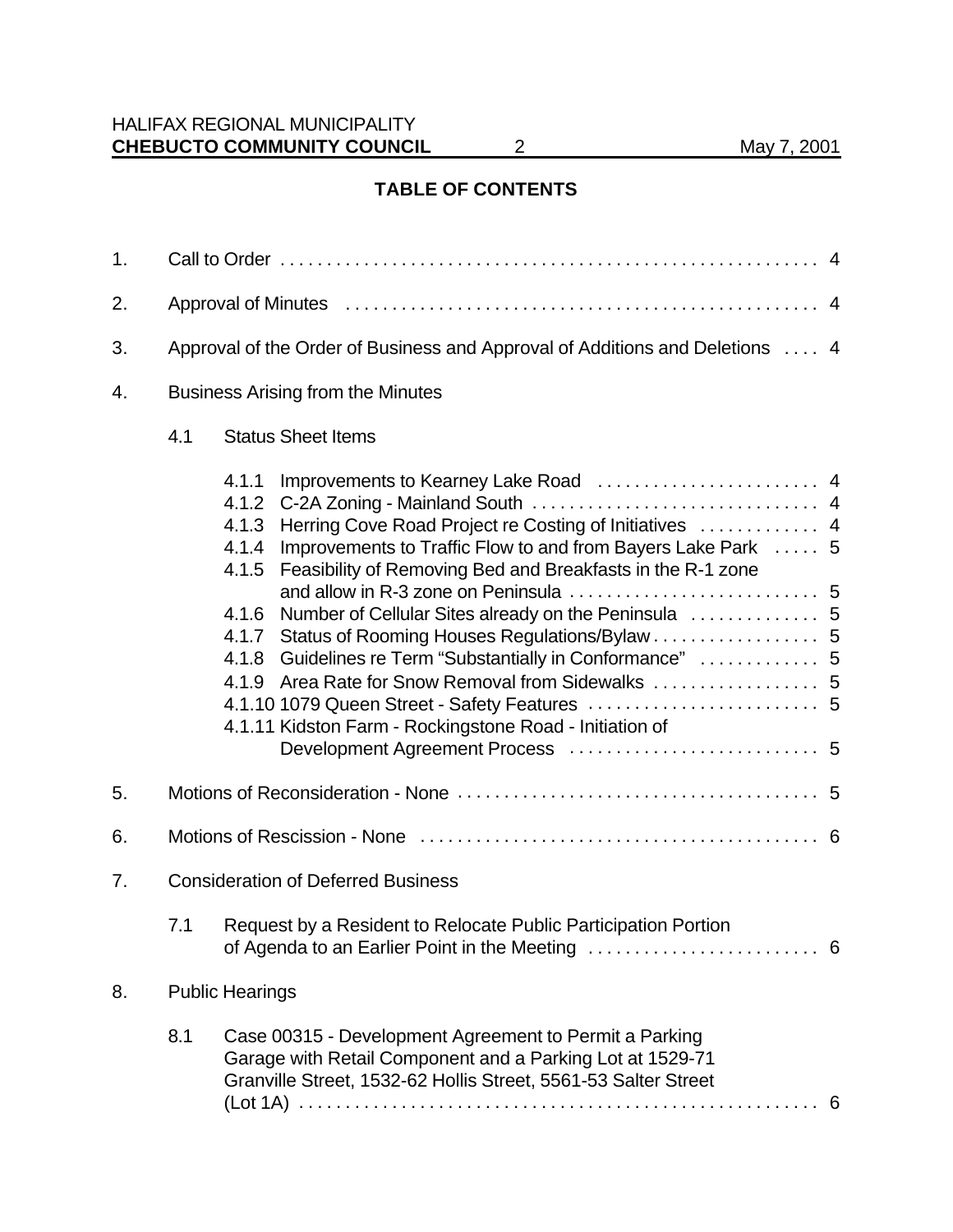|     |         | <b>HALIFAX REGIONAL MUNICIPALITY</b>                      |   |             |  |
|-----|---------|-----------------------------------------------------------|---|-------------|--|
|     |         | <b>CHEBUCTO COMMUNITY COUNCIL</b>                         | 3 | May 7, 2001 |  |
| 9.  |         |                                                           |   |             |  |
| 10. | Reports |                                                           |   |             |  |
|     | 10.1    | Appointments to Halifax/Halifax County Watershed Advisory |   |             |  |
|     |         |                                                           |   |             |  |
| 11. |         |                                                           |   |             |  |
| 12. |         |                                                           |   |             |  |
| 13. |         |                                                           |   |             |  |
| 14. |         |                                                           |   |             |  |
| 15. |         |                                                           |   |             |  |
| 16. |         |                                                           |   |             |  |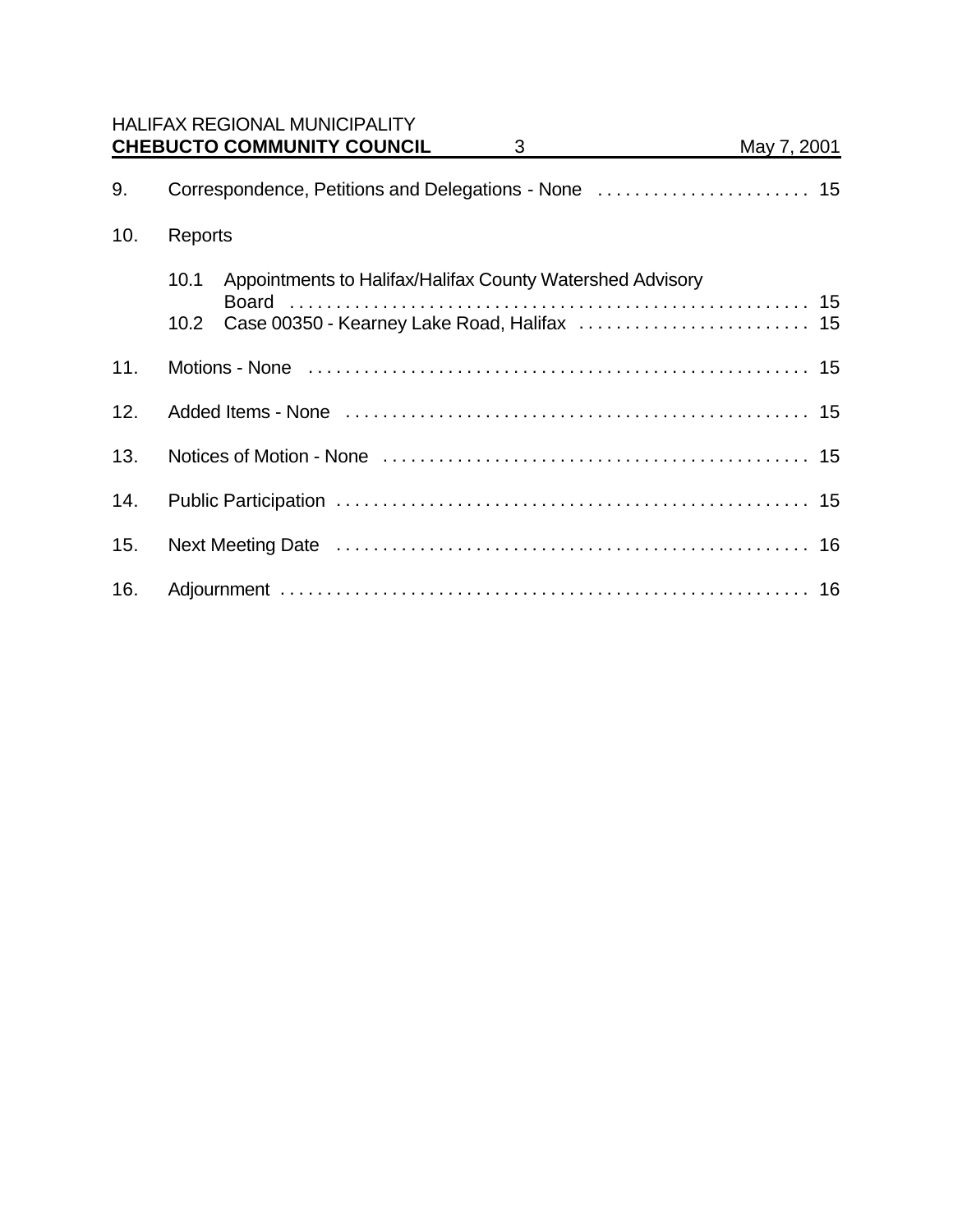# **1. CALL TO ORDER**

The meeting was called to order at 7:00 p.m. in the Council Chambers at 2750 Dutch Village Road, Halifax.

# **2. APPROVAL OF MINUTES**

**MOVED by Councillor Walker, seconded by Deputy Mayor Blumenthal to approve the following Minutes as circulated:**

**Regular Meeting - April 2, 2001 Special Council Session - April 10, 2001 Special Council Session - April 11, 2001 Special Council Session - April 17, 2001 Peninsula and Western Region Community Council - February 28, 2001**

# **MOTION PUT AND PASSED.**

# **3. APPROVAL OF THE ORDER OF BUSINESS AND APPROVAL OF ADDITIONS AND DELETIONS**

**MOVED by Councillor Sloane, seconded by Councillor Whalen that the Order of Business, as circulated, be approved. MOTION PUT AND PASSED.**

## **4. BUSINESS ARISING OUT OF THE MINUTES**

## **4.1 Status Sheet Items**

# **4.1.1 Improvements to Kearney Lake Road**

No further information.

# **4.1.2 C-2A Zoning - Mainland South**

Public Hearing scheduled for May 16, 2001.

# **4.1.3 Herring Cove Road Project re: Costing of Initiatives**

Councillor Adams was not in attendance to provide an update.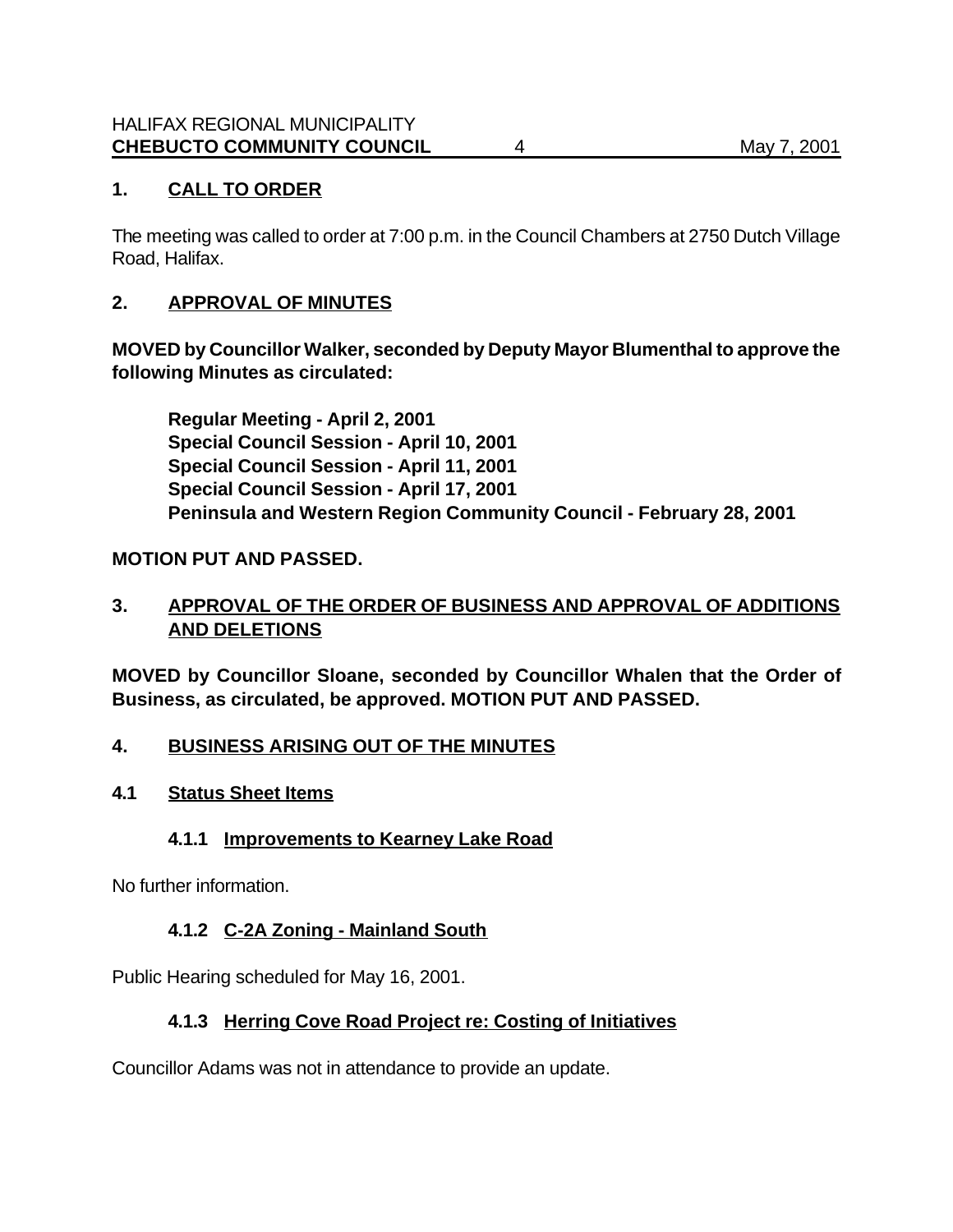## **4.1.4 Improvements to Traffic Flow to and from Bayers Lake Park**

Councillor Whalen advised this is being discussed at the staff level and information may be forthcoming at the next meeting.

# **4.1.5 Feasibility of Removing Bed and Breakfasts in the R-1 Zone and allow in R-3 Zone on Peninsula**

No further information.

## **4.1.6 Number of Cellular Sites Already on the Peninsula**

No further information.

## **4.1.7 Status of Rooming House Regulations/By-Law**

No further information.

# **4.1.8 Guidelines re Term "Substantially in Conformance"**

This item has not been addressed to date.

## **4.1.9 Area Rate for Snow Removal from Sidewalks - Districts 15, 16, 17 & 18**

Councillor Fougere advised staff indicated that the report would not be available at this meeting because a similar report is being prepared for Regional Council. Staff advised they cannot meet the deadline for Community Council due to the research and workload involved relative to this issue.

Councillor Sloane requested that District 12 be included as part of the information request.

## **4.1.10 1079 Queen Street - Safety Features**

No further information.

## **4.1.11 Kidston Farm - Rockingstone Road - Initiation of Development Agreement Process**

No further information.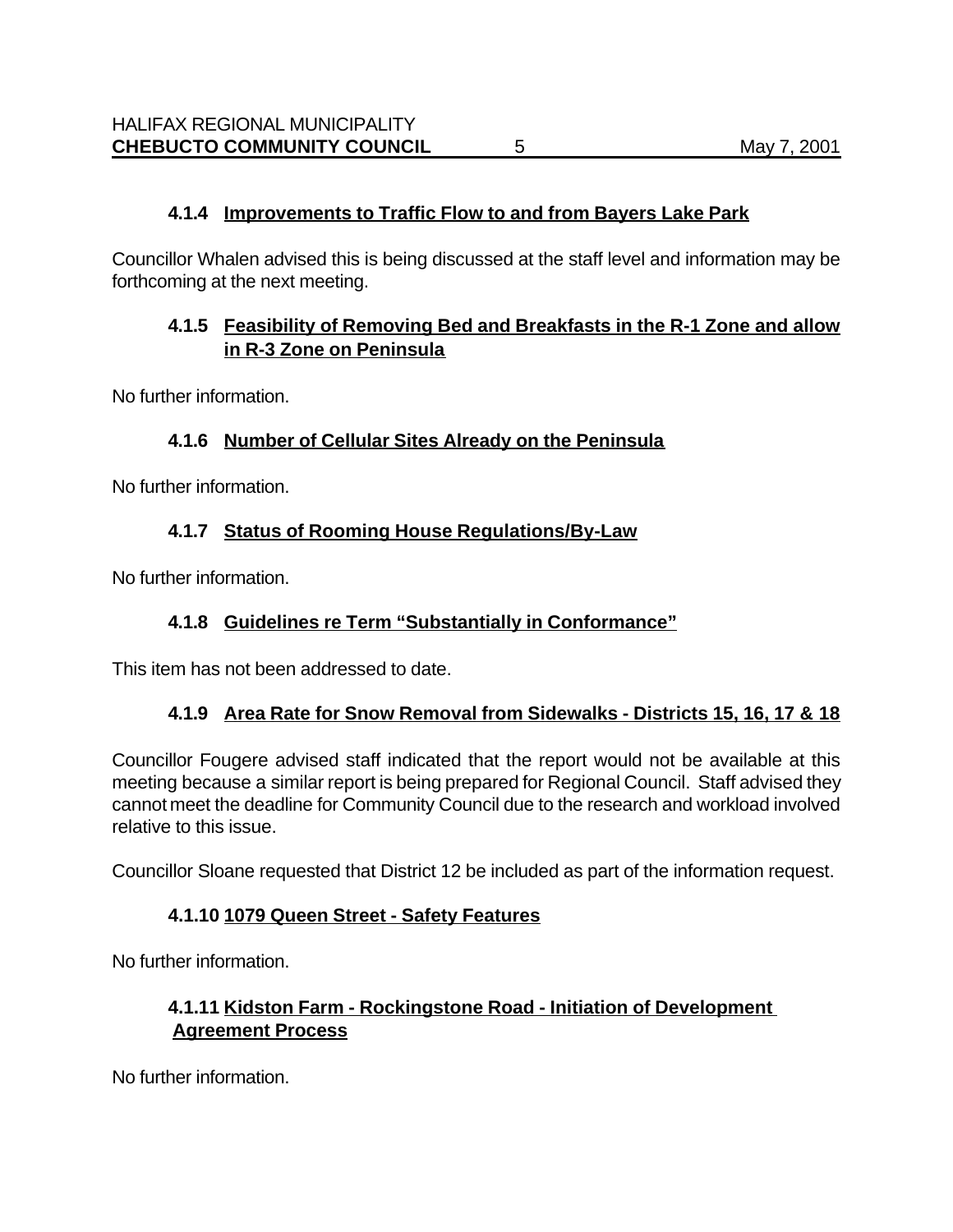#### **5. MOTIONS OF RECONSIDERATION - NONE**

- **6. MOTIONS OF RESCISSION NONE**
- **7. CONSIDERATION OF DEFERRED BUSINESS**
- **7.1 Request by a Resident to Relocate Public Participation Portion of the Agenda to an Earlier Point in the Meeting**

**MOVED by Councillor Walker, seconded by Deputy Mayor Blumenthal that the format of the Agenda not be changed. MOTION PUT AND PASSED.**

#### **8. PUBLIC HEARINGS**

## **8.1 Case 00315 - Development Agreement to Permit a Parking Garage with Retail Component and a Parking Lot at 1529-71 Granville Street, 1532-62 Hollis Street, 5561-63 Salter Street (Lot 1A)**

A Staff Report dated April 5, 2001, on the above noted, was before Community Council.

Mr. Roger Wells, Regional Coordinator of Planning Services, with the aid of overheads, and a rendering, outlined the report. During his presentation, he pointed out the following:

- Halifax Regional Municipality has retained the Hardman Group as the designer and operator of the facility. The Municipality is the owner and, therefore, also the proponent.
- Regional Council agreed to add underground wiring to the proposal which addresses a policy in the Municipal Planning Strategy.
- Regional Council agreed to improvements to landscaping and the addition of benches, brackets and decorative lighting at pedestrian access points which improved the project's compatibility with the Municipal Planning Strategy.
- It was found that approximately 50' of extra retail space on Granville Street, amounting to 1000 sq. ft. could be added; however, the cost was prohibitive. Cost benefit analysis indicated that HRM would be subsidizing any retail space that would be put in that particular location.
- Staff believed it was not the intent of the MPS Policy to insist on retail development for every street facade in the downtown. Other uses were also encouraged.
- The Hardman Group came forward with a proposal for eight illuminated display windows. This proposal was accepted by Regional Council as an alternative for providing more retail on Granville Street.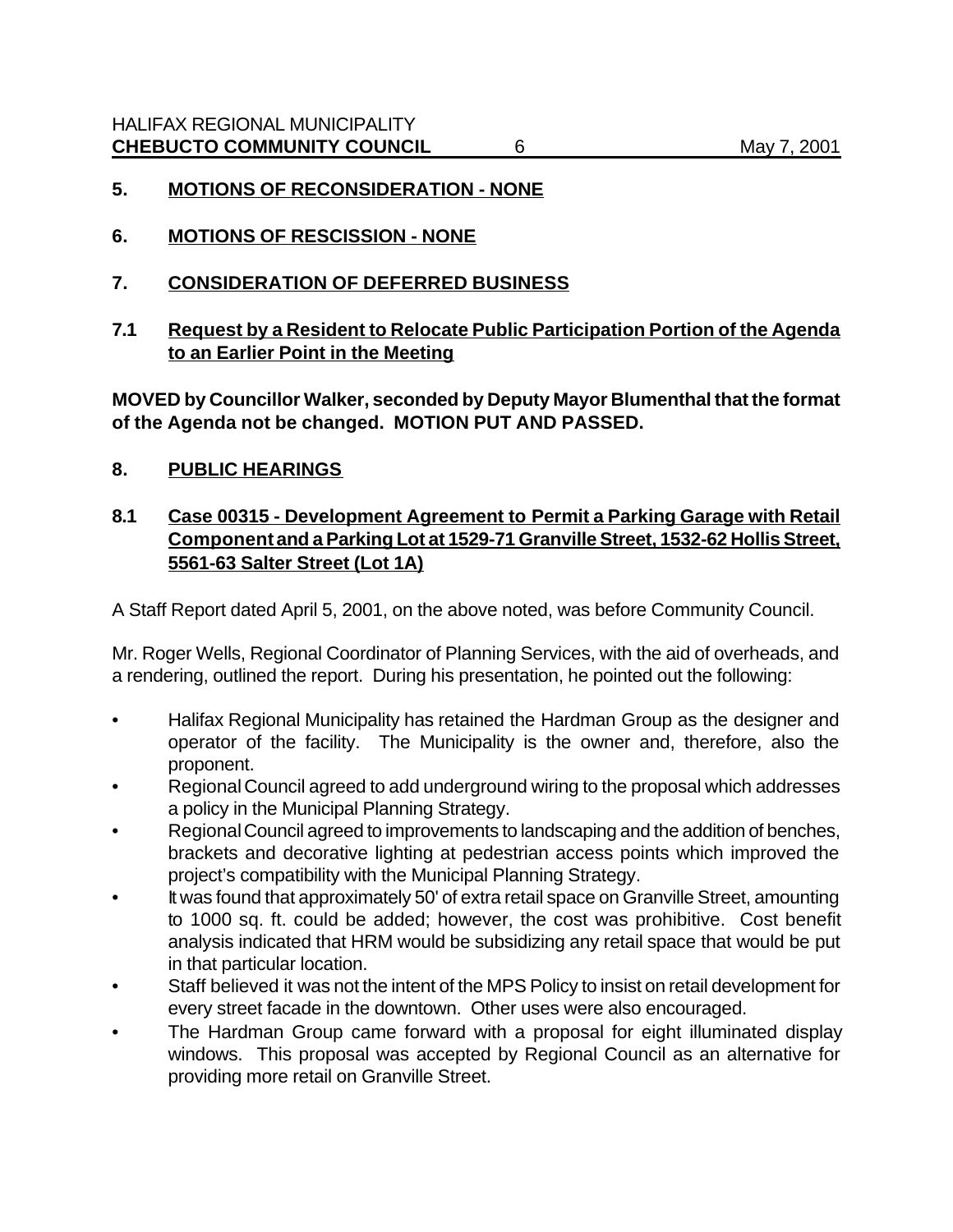#### HALIFAX REGIONAL MUNICIPALITY **CHEBUCTO COMMUNITY COUNCIL** 7 May 7, 2001

- Any future RFP for the remainder of the block would make retail development mandatory. Staff cannot recommend that retail development follow all the way along Granville Street in order to satisfactorily meet the policy in the Municipal Planning Strategy. With the future RFP to be negotiated for the remainder of the block, retail will be included such that a significant portion of the total block will have a retail component.
- Community Council must be satisfied that the development reasonably complies with the Policies and intent of the Municipal Planning Strategy. According to the Municipal Government Act, any Development Agreement involving municipal expenditure must be approved by Regional Council. Approvals took place on March 20, 2001 and April 10, 2001.
- Since the award of the RFP, there has been a negotiating process to determine the final elements/components of the Development Agreement such that the end result will be reasonably consistent with the Municipal Planning Strategy.
- Staff advises that the project and the Development Agreement before Community Council satisfactorily complies with Municipal Planning Strategy policy and recommends approval.
- This proposed parking garage is a compromise of development elements, design elements and financial considerations.

Councillor Fougere then called for those wishing to speak either in favour or against the proposed Development Agreement.

**Ms. Kate Carmichael**, Executive Director, Downtown Halifax Business Commission raised the following points:

- The parking garage should also be a catalyst, attractive to development.
- Downtown Halifax is compact and development will impact the entire neighbourhood.
- The proposed development goes against everything learned about good urban design.
- Downtown Halifax Business Commission worked with Real Estate Services for the last two years on this project and sat on the evaluation team. Views have been presented to Regional Council on a number of occasions and the parking garage should include retail on Granville Street.

**Ms. Karen McAskill**, Chair, Downtown Halifax Business Commission raised the following points:

- She acknowledged that Councillors were provided with material prior to the meeting.
- Community Council should not assume that HRM is satisfied with the proposed Development Agreement. Community Council should be satisfied and has an obligation to test the proposed Development Agreement against the MPS and against the best interests of the community.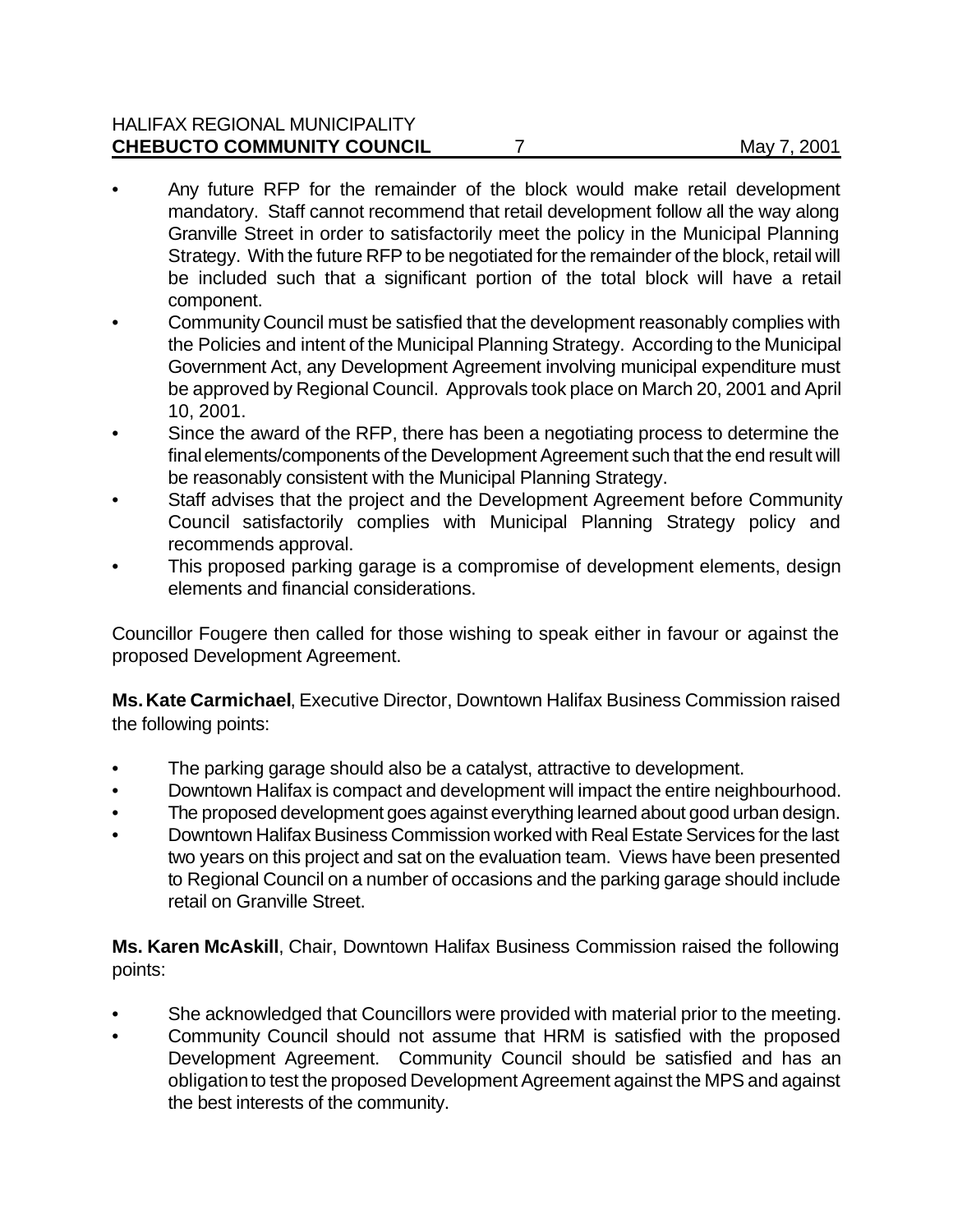#### HALIFAX REGIONAL MUNICIPALITY **CHEBUCTO COMMUNITY COUNCIL** 8 May 7, 2001

- Community Council has the ability to recommend amendments to the proposed Development Agreement without holding a second Public Hearing. She referred to a recent decision of the Utility and Review Board which makes it clear that it is possible to make amendments to a proposed Development Agreement. She read comments of the Utility and Review Board in that case.
- Community Council should take into account the views of the public with respect to compliance with the MPS and impact on the community.

**Mr. Peter Henry**, Architect advised his firm was hired to review the proposed HRM parking facility. He raised the following points where it was felt there would not be compliance with the MPS:

- Retail should be part of the ground floor and feeling of safety associated with ground floor retail. The proposed building does not have it.
- The 4600 sq. ft. of retail proposed is somewhat deceiving. The retail space is not accessible immediately from the street.
- The proposed retail space is in the wrong place; it should be spread all along Granville and Hollis Streets, on the flat streets, not the short sloping street.
- Pedestrian linkages should be improved.
- Public safety on the street, walking past the parking garage late at night the walls are left open and people can lurk behind columns.
- This building does not comply with the MPS. Retail space is not enough, it is in the wrong place, wrong type, would contribute to unsafe conditions and does not reinforce the vital aspects of the District.

**Mr. Greg Taylor**, Vice Chair, Downtown Halifax Business Commission raised the following points:

- He was President of Colliers International, who was responsible for bringing Mountain Equipment Co-op to downtown. Mountain Equipment Co-op is a strong destination retail and will pull other retail into this sector of downtown.
- He commented on financial projections by the Hardman Group. Comments regarding these financial projections were included in the package provided to Councillors before this meeting.
- Sprinklering is a separate issue and the extra 1000 sq. ft. will not trigger the cost. To add \$300,000 for capital expenditures for this development results in an extra \$6300 a year in debt servicing costs.
- HRM is already subsidizing retail space in the development. For the first five years, HRM will fund extra money. He was looking for a compromise which will dramatically improve the development.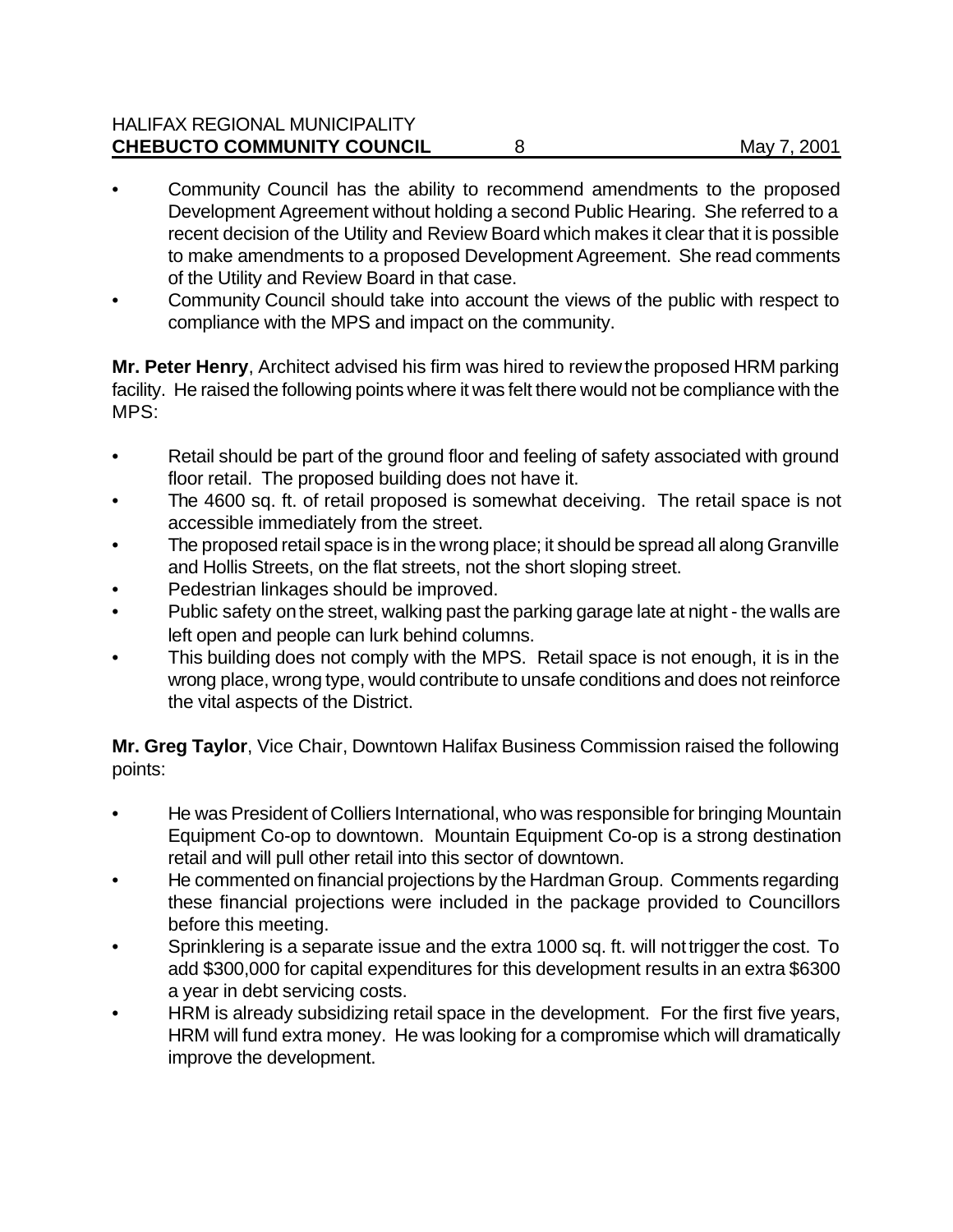#### HALIFAX REGIONAL MUNICIPALITY **CHEBUCTO COMMUNITY COUNCIL** 9 May 7, 2001

Councillor Uteck asked Mr. Taylor what the best case scenario would be if the parking garage were laid out as per the Downtown Halifax Business Commission. In response, Mr. Taylor said that question was better directed to the construction consultants.

Councillor Mosher referred to a letter dated May 1, 2001 to Kate Carmichael from Tom Rath. She understood it was not just sprinklers but there would have to be a different deck structure, beams, columns, electrical and mechanical and a fire wall. She pointed out that staff did not receive a copy of the submission provided to Councillors.

**Ms. Denise MacDonald**, Manager of the new Mountain Equipment Co-op provided information on what she saw Mountain Equipment Co-op bringing into the community and the history of the company.

**Ms. Stephanie Sadero and Ms. Linda Tam,** Graduate Students at Dalhousie University, raised the following points:

- There should not be a parkade at all. If so, it should be smaller. There is a need to diversify transportation and encourage walking, car pooling, bicycling.
- They questioned the need for 571 parking spaces and so many stories in the heart of downtown.
- They cited the available parking spaces at present and the number of parking spaces found vacant and available within walking distance of downtown.
- The existing spaces should be promoted and reduce the parkade by 50%. If you build it, they will come but at what cost.
- If the proposed parking garage is built, there should be retail space at least on the four corners accessible from the street, bike racks, ceiling height to accommodate van pools, reserved parking for car pools at a reduced rate to discourage single-occupant vehicles, green parkade, lighting for pedestrians and invest an equal amount in alternatives.

**Ms. Suzanne Saul**, Attica Furnishings, Granville Street stated that retail attracts retail. Shops on Salter Street were ill conceived. The parking garage could be around for 80 years and would have an impact for all that time.

**Ms. Shawn Drome**, Halifax Trading and Guidepost, Granville Street said he was not sure what the impact of Mountain Equipment Co-op would be as they would be in direct competition. There are businesses waiting for Mountain Equipment Co-op to open, however. HRM and the Hardman Group could not make the proposal work because a development should not go on a side street.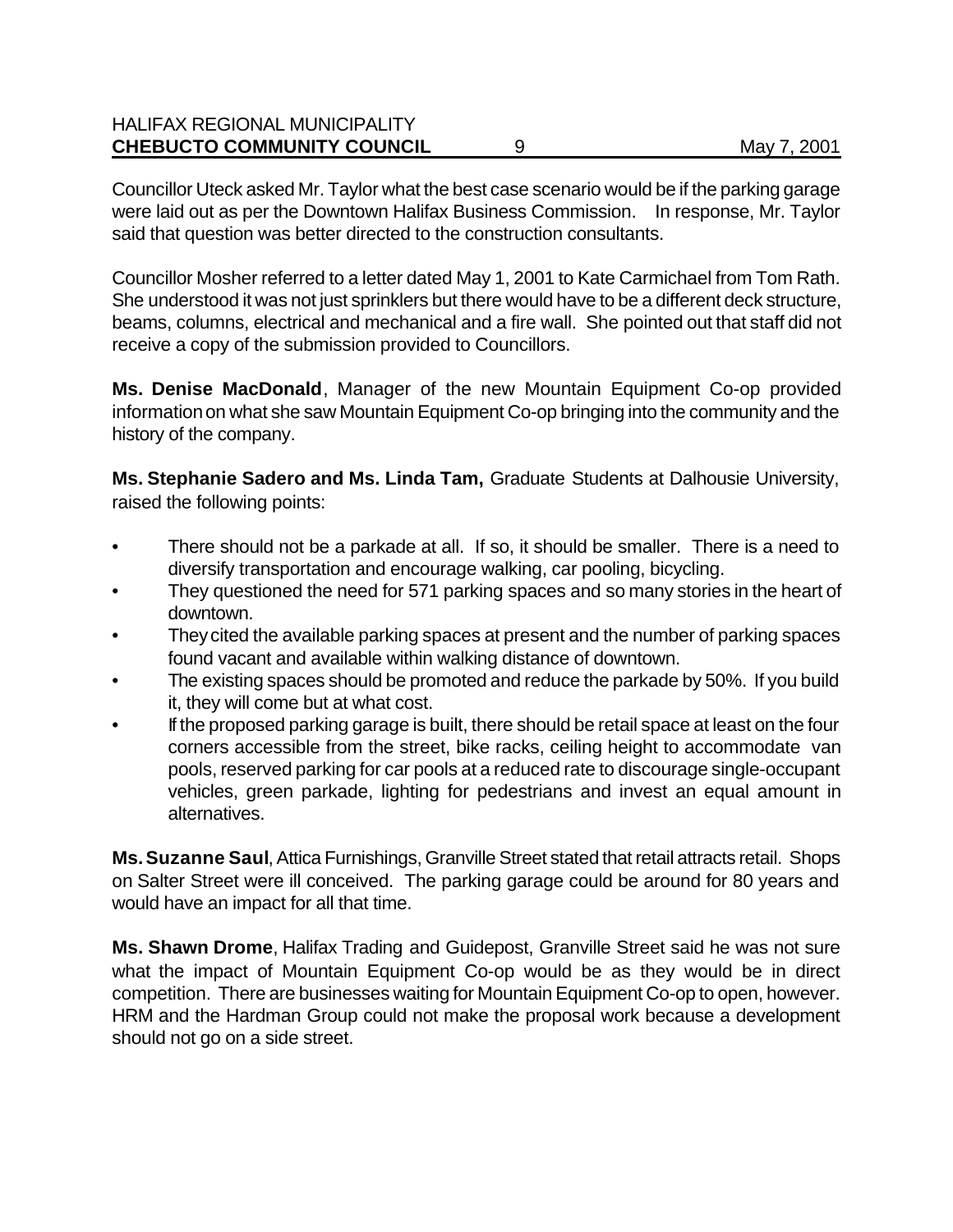#### HALIFAX REGIONAL MUNICIPALITY **CHEBUCTO COMMUNITY COUNCIL** 10 10 May 7, 2001

Deputy Mayor Blumenthal asked how much retail space was proposed for the parking garage at this time. In response, Mr. Wells advised that there would be 4550 sq. ft. on Salter Street. The proposal the Hardman Group was asked to evaluate was for an additional 1000 sq. ft.

Deputy Mayor Blumenthal asked Mr. Drome if he thought 1000 sq. ft. in a parking garage would make a big difference to development of business downtown. In response, Mr. Drome advised he thought it would, but he would never expand to Salter Street.

**Mr. George McLellan**, Deputy Chief Administrative Officer, Halifax Regional Municipality made the following points in support of the proposal, speaking on behalf of staff:

- He expressed concern with some of the aspects of the dynamics this evening. The Public Hearing is to consider the views of the public but tonight there are a number of highly energized interest groups in attendance.
- This was staff's third effort to come up with a development that will not even replace the parking that will be lost.
- The review of the procurement process included representatives from the Halifax Downtown Business Commission.
- By no means and at no time was there a promise that retail would be part of this proposal. It was agreed to consider it.
- The Hardman Group won largely because of the amenities they brought forward.
- Staff had a difficult time getting the proposal through Regional Council.
- If the proposal is not approved, then Community Council would have to consider who suffers. The proposal was to replace parking spaces that were lost.
- He has seen no one come forward wanting to lease the space.
- A proposal which was given to Councillors, which staff has not seen and, therefore, has not had a chance to consider.

**Ms. Rachael Brighton**, Downtown Halifax Business Commission raised the following points:

- The Commission does not have a particular obsession with Granville Street but has concerns with retail according to the MPS. The public has taken its expectations from the MPS.
- In areas where there is pedestrian access and traffic, there should be retail or commercial, which is what the MPS says.
- The number of benches did not address the activity in the area.
- She questioned how everything would fit on Granville Street from Salter to Blowers Street with trees bordering.
- The only reason the proposal now meets the MPS is because of add ons.
- Management of display windows is very time consuming.
- She questioned the issue of extra costs of sprinklering to be triggered by retail.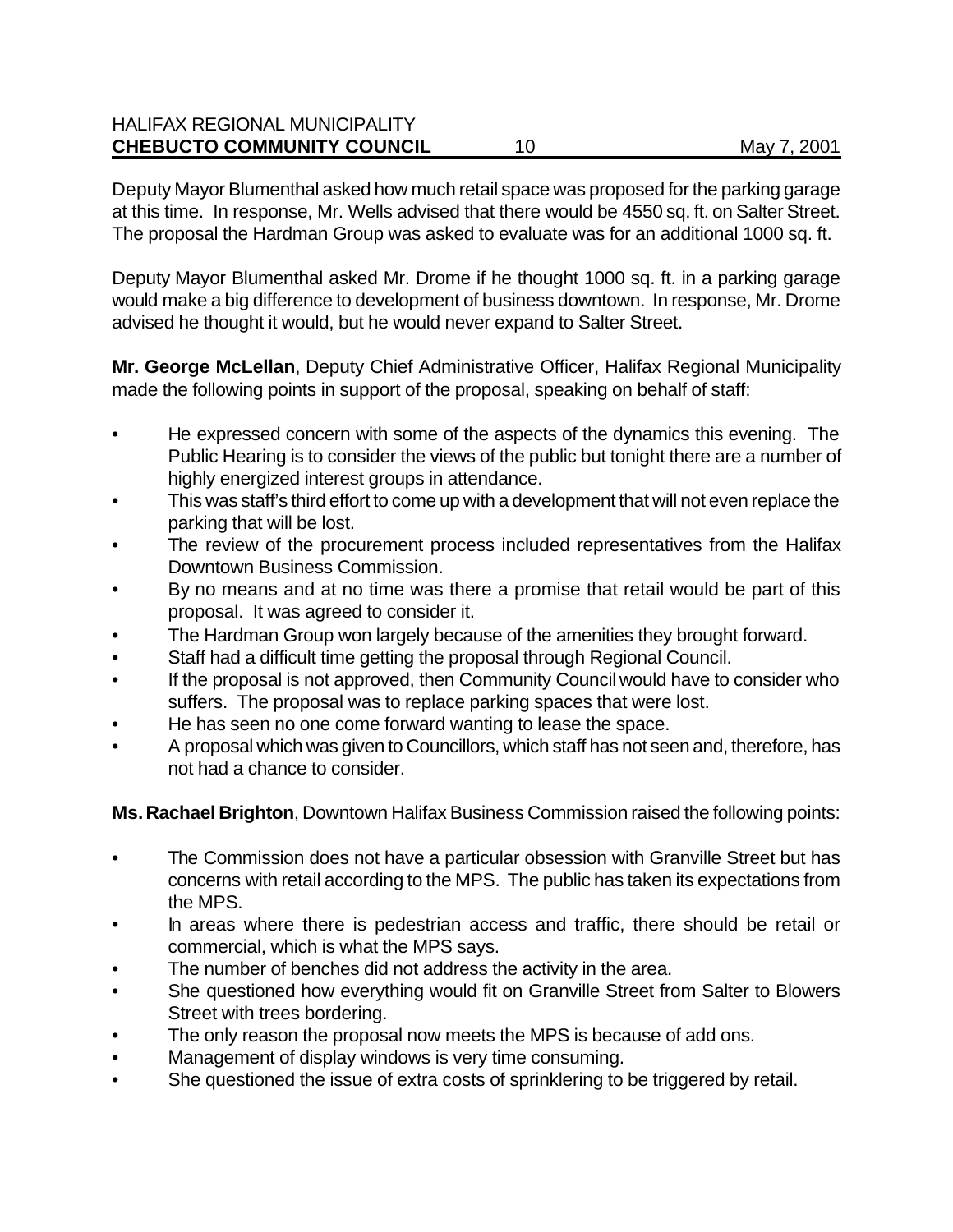#### HALIFAX REGIONAL MUNICIPALITY **CHEBUCTO COMMUNITY COUNCIL** 11 11 May 7, 2001

• The proposal is being presented as a compromise and reasonably consistent with the MPS. She asked Community Council to embrace the MPS.

**Mr. Bill Campbell**, Director of Planning, Downtown Development Corporation, 1750 Lower Water Street raised the following points:

- The Corporation is strongly in support of providing a parking facility and the undertaking of the Municipality.
- The Corporation is committed to ensuring that high quality development happens in downtown.
- The Corporation, just as the Municipality, is committed to building legacies. Some of these currently exist such as Granville Mall, Founders Square and Bishops Landing. Scotia Square, however, was created prior to the current MPS.
- The Corporation sees the design of the parking garage as falling short in terms of meeting the objectives of the MPS and would like to see more effort made in terms of providing a brick facade for the eight floors to make the development fit in better. Financing could take place over a longer period of time to pay for this.
- All efforts should be made to provide active commercial at the ground level.
- There is a need to commit to high quality development rather than just meeting standards.
- There is a need to maximize the structure for parking. There is no parking being provided underground below the Hollis Street level.
- This is Phase I of two phases. He hoped the financial capability of this phase is being based on the financial return of both phases.
- Consideration of the legacy that will be left.

Acknowledging that Mr. Campbell had originally been involved in this proposal in 1994/95, Councillor Uteck asked him if there was a plan at that time for retail at the ground level. In response, Mr. Campbell advised that the concept was for a high quality Cadillac parking garage.

**Mr. Hugh Pullen**, 6262 Oakland Road raised the following points:

- This issue is consideration of a parking garage when, at the same time, a lot of people are talking about increasing public transit.
- The Staff Report indicates that 50% of parking spaces will be for long term parking and the rest for retail parking. What happens now is that people who have no public transit and work downtown come in with cars and need parking. He suspected that the parking garage will be full of long term parking Monday to Friday and no one will come for retail.
- HRM is competing with itself.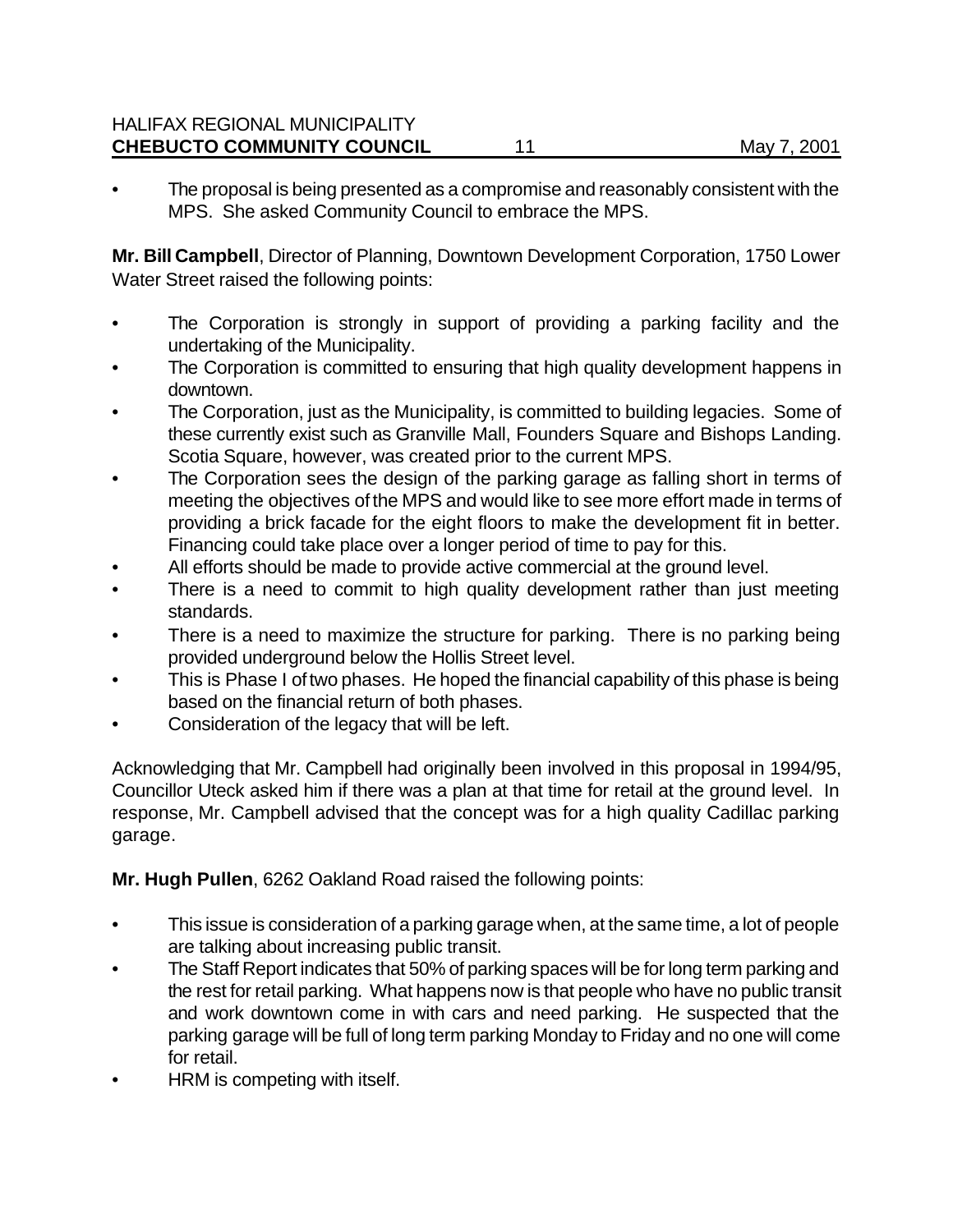• He asked for a deferral for time to give more thought to the project as it could be around for 80 years.

**Mr. Bill Hardman**, Chair, Hardman Group provided an overview of the site and surrounding area with the aid of maps. He also raised the following points:

- With the next phase, it has been indicated there will be substantial retail space on Granville and Hollis.
- Developing an additional 1000 sq. ft. for \$529,000 does seem rich.
- To create the additional 1000 sq.ft., the costs are legitimate. The area must be sprinklered.
- The public indicated they wanted retail, bike racks, van parking and limited green space included in the proposal. This is all included. Additionally, the complex will be very well lit.

Councillor Uteck asked if a design change were to be made for retail space on Granville Street, how long would it be before the project could begin.

Mr. Hardman, in response, advised that the original date had been March to get underway. If there is another redesign, it would be January/February with winter construction.

Councillor Uteck stated that at no time did the RFP request retail on Granville Street. She asked if it had been assumed through the MPS that it would be there.

Mr. Hardman indicated there was a clause that said weighting would be given if retail was included in the development.

Councillor Mosher asked Mr. Hardman to address the statement that retail is proposed for the wrong place, not enough of it and it should be on a flat street.

Mr. Hardman, in response, indicated the retail is on flat streets - Hollis and Granville. It goes all the way back.

Councillor Mosher asked Mr. Hardman if he had received the package that had been circulated to Councillors. Mr. Hardman replied no.

Councillor Mosher asked for clarification regarding safety and the possibility of people lurking.

Mr. Hardman advised that where there is question of it being on ground level and someone can hide, a railing will be constructed. Lighting for safety will be comparable to Purdys Wharf, if not better.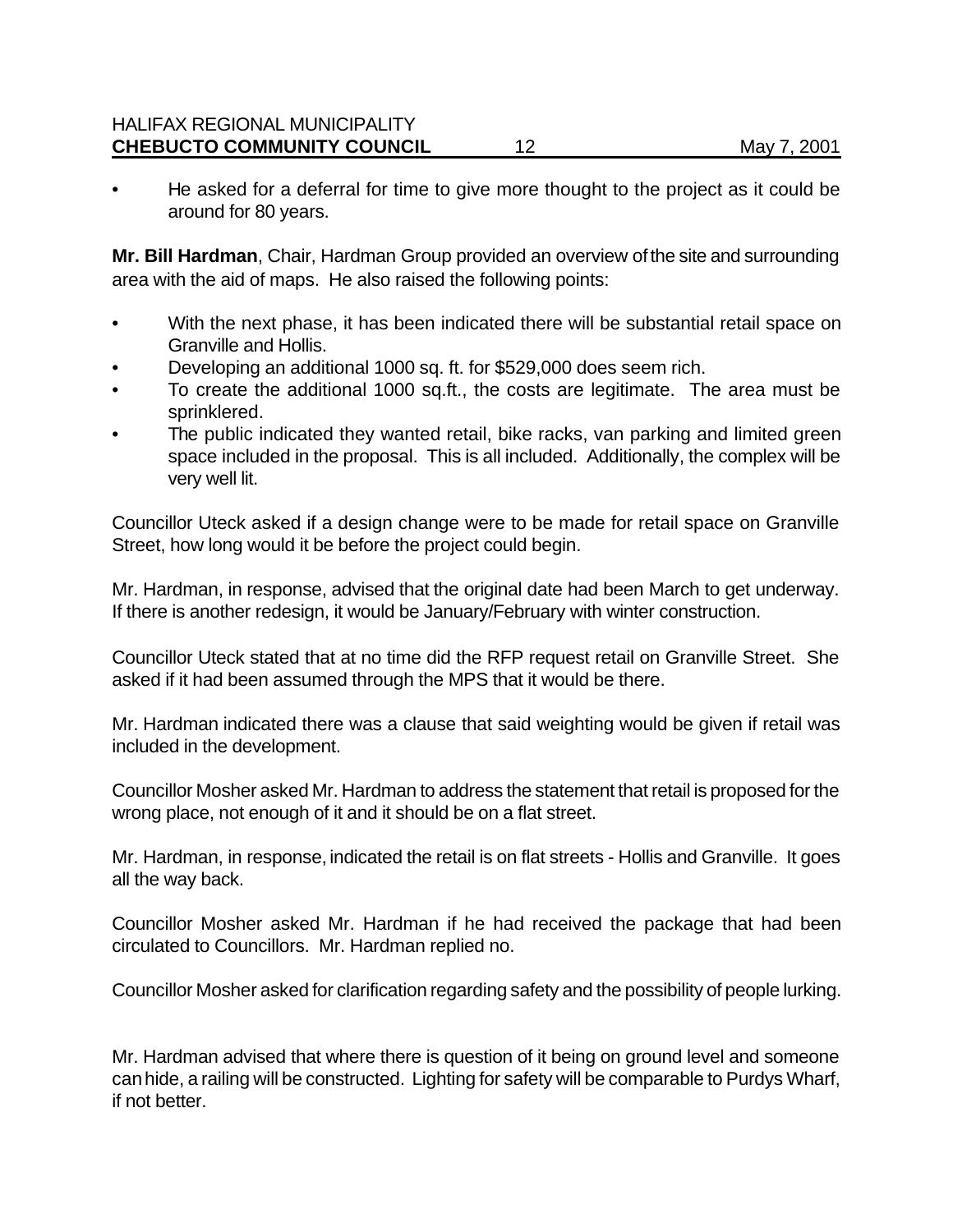#### HALIFAX REGIONAL MUNICIPALITY **CHEBUCTO COMMUNITY COUNCIL** 13 May 7, 2001

**Mr. Jim Lawley**, Beaufort Avenue stated that other projects will be judged against this project. This is an opportunity to put life back into the area. Mountain Equipment Co-op will be an incredible draw. Parking downtown is desperately needed. HRM should not go with the minimum as far as the MPS is concerned. With regard to this project, he would like to see more ground floor retail.

**Mr. Ira McCrea**, Chair, Armour Group of Companies raised the following points:

- He had been a member of the Mayors Task Force on Parking.
- The project is vital to downtown. It technically meets the intent of the MPS but it would be nice to see more retail.
- He did not think Mountain Equipment Co-op would be coming if there was no parking garage in the future.
- Staff responded to a request that the RFP build in as much space for retail as possible. The developer responded in that fashion. The facility is badly needed.

**Ms. Bea Solyom** submitted a document entitled "Public Consultation Policy - Projects which Derogate from the City Plan or the Urban Planning By-law (draft)". During the course of her presentation, she referred to same. She advised she did renderings for the Downtown Business Commission for display windows on Granville Street. She objected to the entire project. If there is an urban plan, she would like to see it. Urban development is an emerging issue.

The Chair then called for further speakers for or against the application. There were none.

#### **MOVED by Deputy Mayor Blumenthal, seconded by Councillor Sloane to close the Public Hearing. MOTION PUT AND PASSED.**

At 9:05 p.m. it was agreed to a recess. The meeting resumed at 9:15 p.m.

Councillor Sloane stated that 1000 sq. ft. is not a lot of space and this is only Phase I. The rest of the block will be developed and the next phase will be a large development that will compliment Mountain Equipment Co-op.

**MOVED by Councillor Sloane, seconded by Councillor Mosher to approve the Development Resolution, attached as Appendix "A" to the Staff Report dated April 5, 2001, to permit a parking garage with commercial component and parking lot at 1529-71 Granville Street, 1532-62 Hollis Street, 5561-63 Salter Street (Lot 1A).**

**Further, to require the Development Resolution be signed within one hundred and twenty (120) days from the date of approval by Community Council, or the date of any**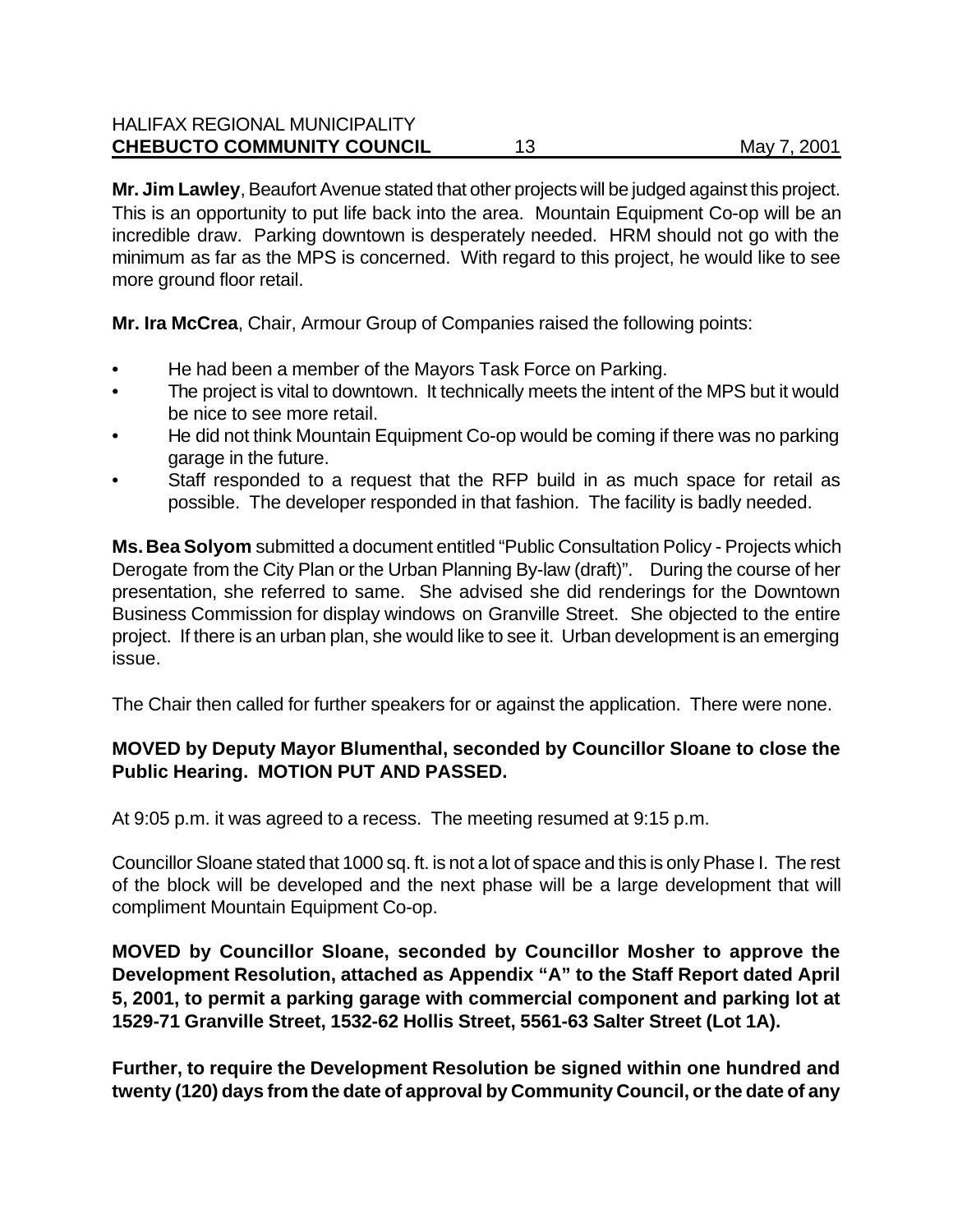#### **other approvals required as the case may be, unless an extension thereof is granted by the Community Council at the request of the applicant; otherwise, this approval will be void and obligations arising hereunder shall be at an end.**

Deputy Mayor Blumenthal said the question was whether or not the development meets the MPS. The Municipality is not as wealthy as some of the other cities cited tonight. HRM has other commitments such as solid waste, harbour solutions. He was upset that the Waterfront Development Corporation wants the parking garage to help improve their development. He was satisfied with the staff recommendation. He wanted to see other modes of transportation. A parking garage is only one part of a transportation strategy.

Councillor Uteck advised she supported the motion. The moral dilemma for her with regard to this proposal was that there was no mention of the amount of retail space that would be acceptable. The Downtown Halifax Business Commission had a place at the table and three other bids were turned away because it was felt they were not compatible. There was no one else who wanted to do the garage and, therefore, HRM had to step forward. A major concern she had was the figure of \$595,000. Community Council has the ability to recommend amendments and the ability to reject the proposal. Any amendment, however, would have to go back to Regional Council for approval of expenditures. She knew that if it went back to Regional Council, it would not go through. There had been narrow votes at Regional Council previously to acquire the land, to go ahead with the parking garage and the amendments already approved.

Councillor Whalen advised she understood the vision was there about five years ago. The design chosen was chosen because of its aesthetic value. The Downtown Halifax Business Commission played a role in the selection process. When it came back to Regional Council, it was pointed out there were aspects not in compliance with the MPS. Regional Council did the conscientious thing and made the changes that were necessary. There was no question there was a compromise. The costs required to provide 1000 sq. ft. do not make financial sense. There will be an opportunity to extend retail at the end of the block and there will be retail at the corners. By rejecting the proposal, there is a risk that the entire project will be delayed or perhaps even shelved. She supported the motion.

Councillor Mosher said she agreed that if the proposal goes back to Council, the whole project could be shelved. She thought the proposal reasonably carried out the intent of the MPS. The next phase will include retail space. She did not see any solutions from anyone speaking at this meeting. She was not convinced that 1000 sq. ft. of retail will dramatically change the vitality of downtown. She supported the motion.

Councillor Sloane agreed with the risk of sending amendments back to Regional Council. She acknowledged that different modes of transportation are being considered to alleviate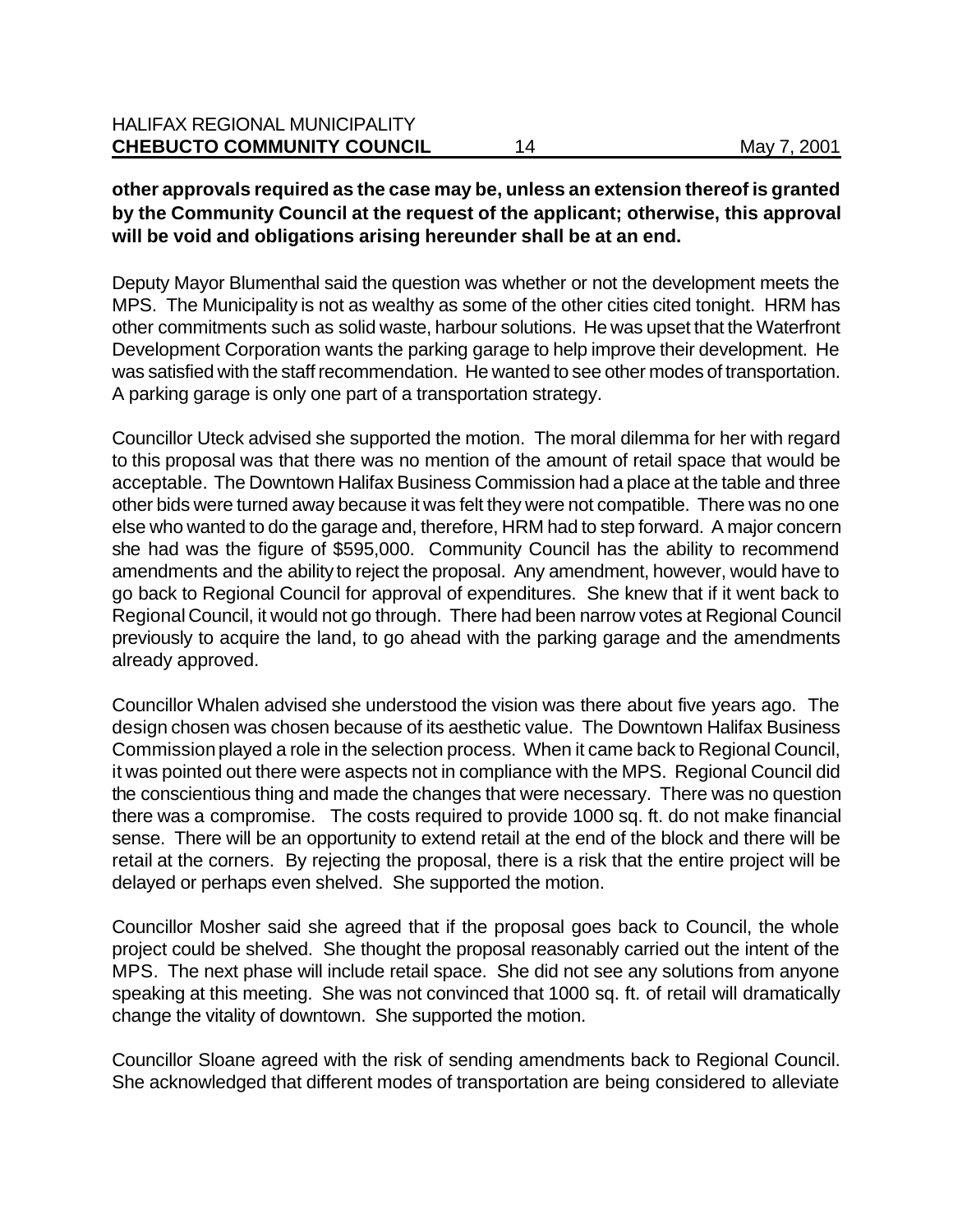traffic problems downtown. She planned on working with staff in good faith with regard to the second phase and making sure there is retail included.

#### **MOTION PUT AND PASSED UNANIMOUSLY.**

#### 9. **CORRESPONDENCE, PETITIONS AND DELEGATIONS**

#### 9.1 **Presentation re Recreation Playground - Cambria Park**

Mr. Larry Pope was not in attendance.

#### 10. **REPORTS**

#### 10.1 **Appointments to Halifax/Halifax County Watershed Advisory Board**

A Staff Report dated April 19, 2001 was before Community Council.

Councillor Walker indicated he was willing to put forward a motion but wanted to know in what Districts the proposed two new members lived and requested that staff provide a list of all members and information as to under what section in the Terms of Reference they fall.

It was agreed to request a staff report with regard to Councillor Walker's concerns.

**MOVED by Councillor Walker, seconded by Councillor Whalen that Community Council appoint Don Mason and Mark Leaman as new members of the Halifax/Halifax County Watershed Advisory Board. MOTION PUT AND PASSED.**

#### 10.2 **Case 00350 - Kearney Lake Road, Halifax**

**MOVED by Councillor Whalen, seconded by Deputy Mayor Blumenthal to defer this issue until the May 16, 2001 meeting as Regional Council will not deal with this issue until May 8, 2001. MOTION PUT AND PASSED.** 

- 11. **MOTIONS** None
- 12. **ADDED ITEMS** None
- 13. **NOTICES OF MOTION** None
- 14. **PUBLIC PARTICIPATION**